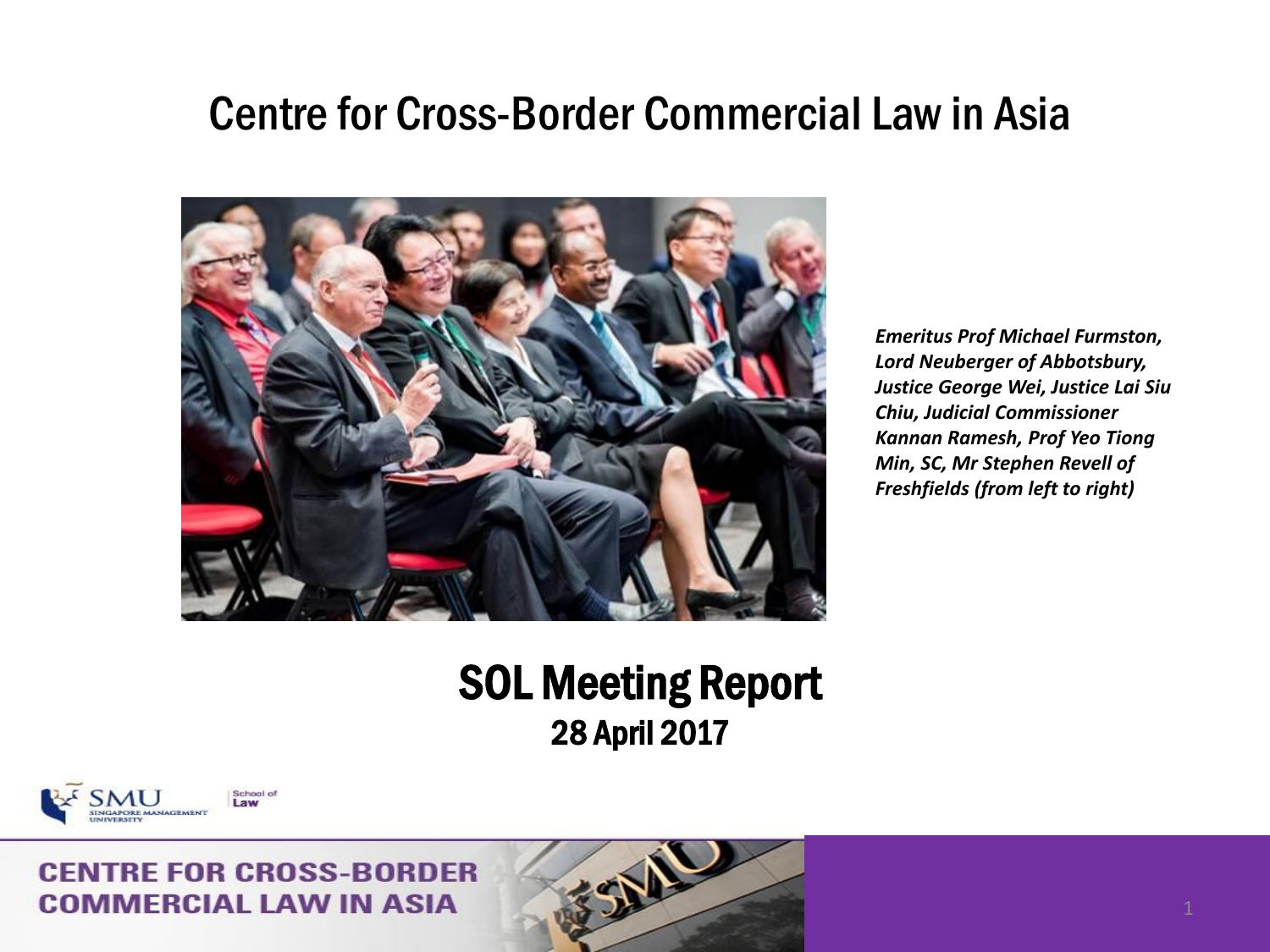







## Collaborations with Research Partners

- A joint research symposium with Hong Kong University and NUS in Hong Kong on 22-23 February 2016.
- Joint research forum at SMU with the Centre for Commercial Law Studies, Queen Mary University of London on 8 July 2017.
- A conference with Bond University on "Protecting Business and Economic Interests: Contemporary Issues in Tort Law", in Singapore on 18-19 August.
	- Keynote speakers: Lord Hoffmann and Lord Neuberger
	- Publication output will be a special edition in *Torts Law Journal*
	- Prof. Gary Chan became an editor of the *Torts Law Journal*
- A conference with the University of Melbourne on the theme "Finance in Asia: Integration & Regional Coordination" at SMU on 7 December 2016.
- A conference with City University of Hong Kong on the theme "Towards an Asian Legal Order: Conversations on Convergence" on 8-9 December 2016.
	- Anticipated book publication resulting from the conference

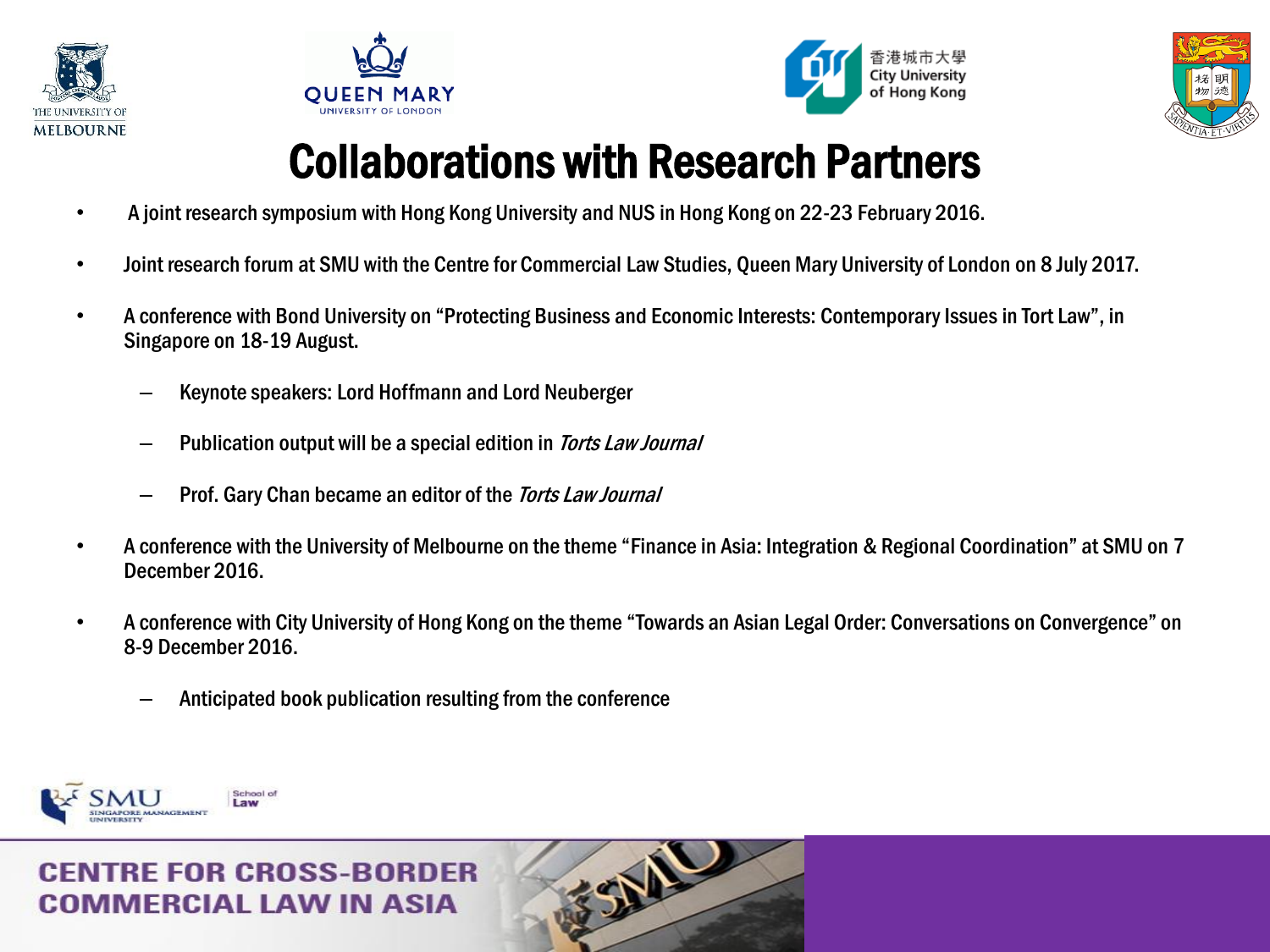





### Future Collaborations with Research Partners

- Second international Trust Law and Wealth Management Conference with Singapore Academy of Law and University of York.
	- Keynote speaker confirmed for 2017: Lord Justice Snowden
	- Secured a book contract with Cambridge University Press for 2015 Conference (Richard Nolan, Kelvin Low and Tang Hang Wu, editors)
	- Assoc. Prof. Kelvin Low became an editor for Trust Law International
- Joint research forum in London with the Centre for Commercial Law Studies, Queen Mary University of London in June 2017.
- SMU-NUS-Berkeley Comparative Corporate Governance Conferences at the University of California, Berkeley in February 2017 and SMU in January 2018.
- Expanding Resolution Methodologies Conference.
- ASEAN Economic Community & Global Trade Governance: Legal and Business Implications Conference.
	- The conference will lead to a book published by CUP entitled "The Roadmap to Consolidating the ASEAN Economic Community Understanding ASEAN Law in the New Regional Economic Order" (Pasha Hsieh & Bryan Mercurio eds)
- A conference on the theme "Future of the Law: The Internet of Things" on 26 & 27 October.
	- $-$  Select papers will be published in a special issue of the Journal Law, Innovation & Technology
	- Asst Prof. Eliza Mik has been Invited to become editor of Law, Innovation & Technology

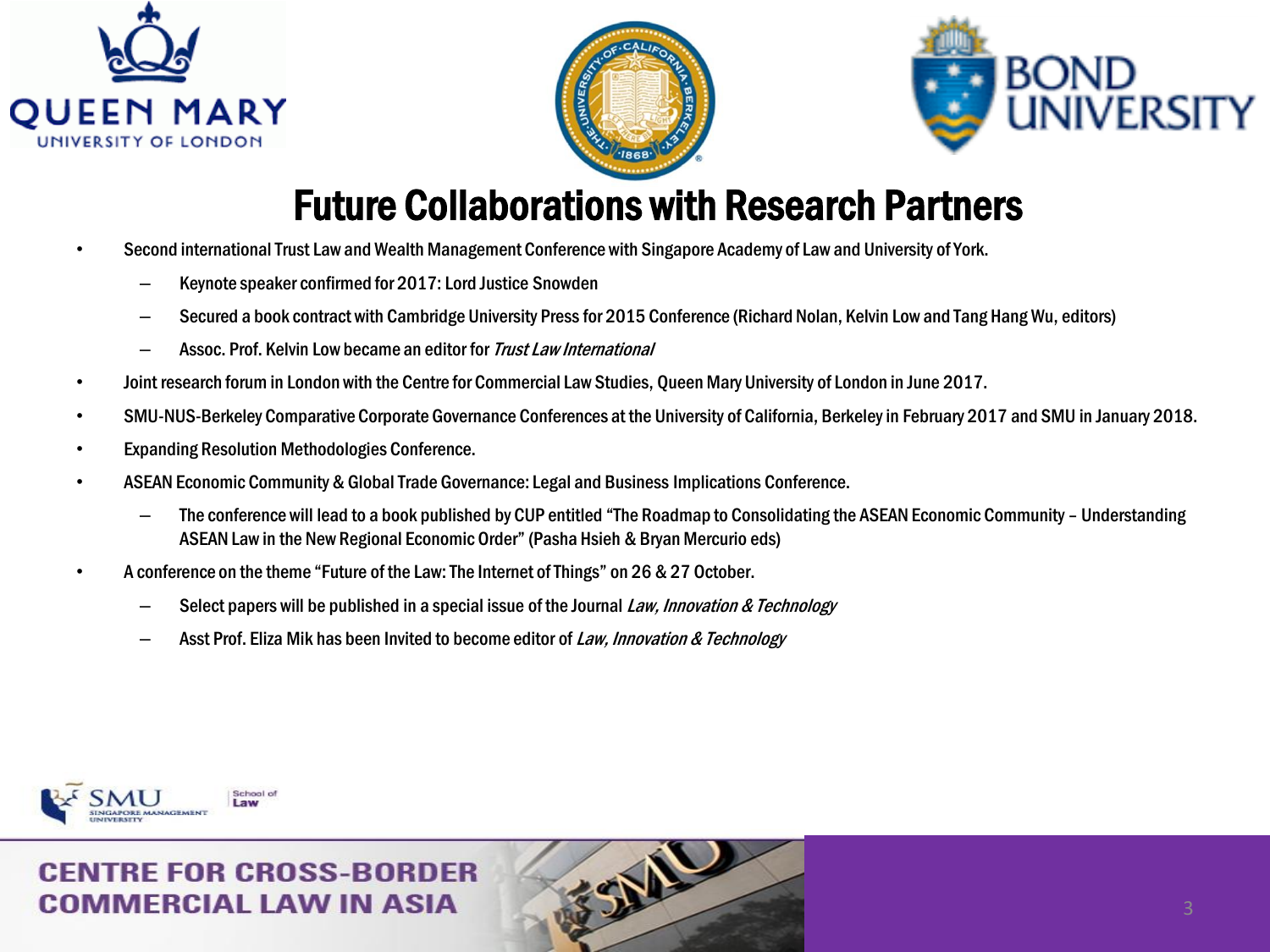

*Prof Yeo Tiong Min, SC, Mr Yong Pung How and Prof Arnoud De Meyer (from left to right)*

1. SMU – Queen Mary Research Forum Coordinator: Associate Professor Pasha Hsieh Date: 8 July 2016

2. QMUL/SMU/SIAC Arbitration Colloquium on 'Managing the International Arbitration Process' Coordinators: Prof. Julian Lew, Dr Miriam Goldby, Assistant Prof. Mahdev Mohan, Ms Delphine Ho Date: 7 July 2016

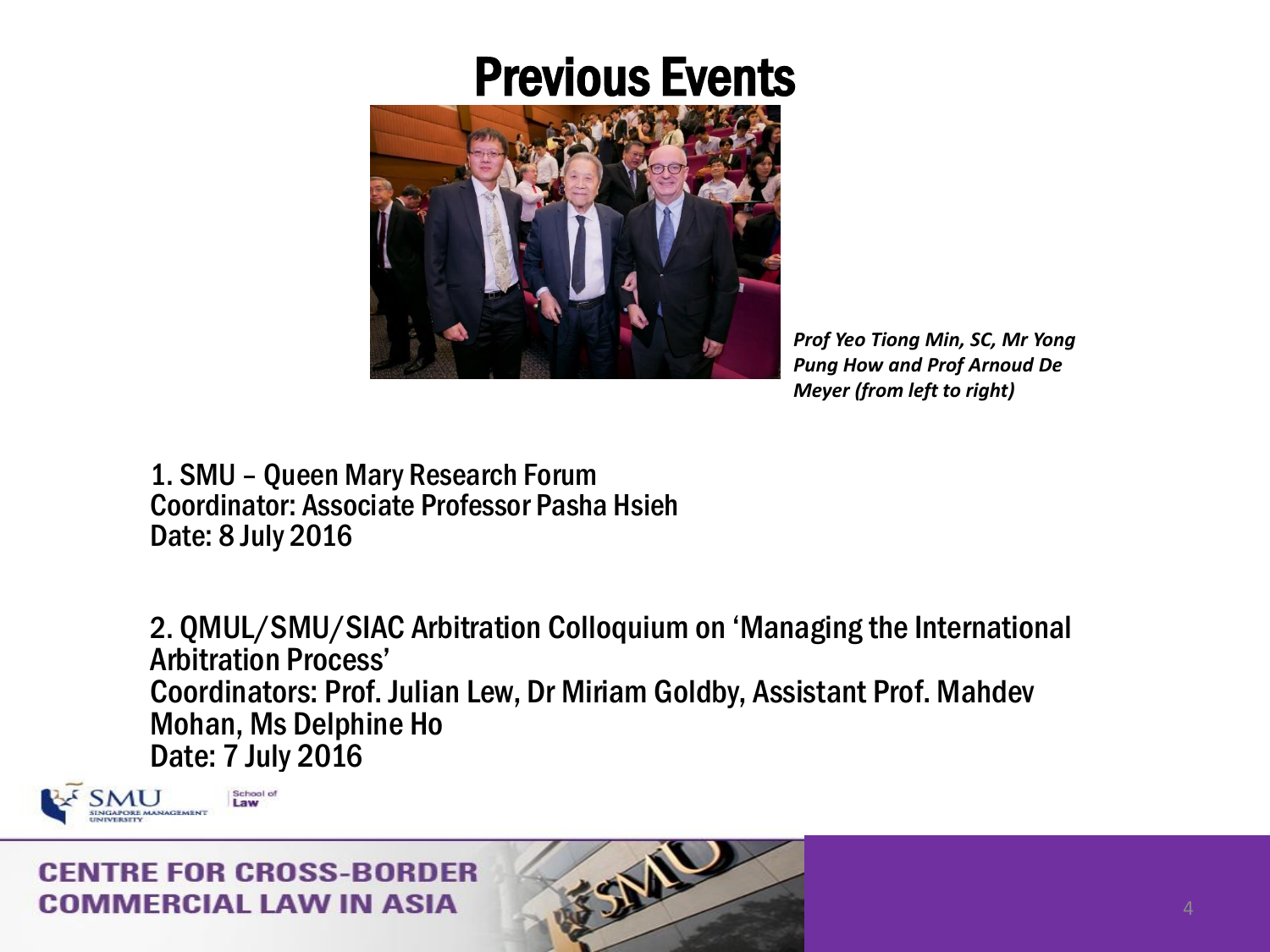3. Conference: Title: Regulation & Investment Disputes: Asian Perspectives Coordinator: Assistant Professor Mahdev Mohan Date: 4 August 2016

4. Economic Tort Conference: Speakers: Lord Hoffmann and Lord Neuberger Coordinator: Associate Professor Lee Pey Woan Date: 18-19 August 2016



*Prof Chester Brown, Prof Lee Jaemin, Asst Prof Mohan, Ms Daphne Hong, Dr Sam Luttrell, Prof Julien Chaisse (from left to right)* 

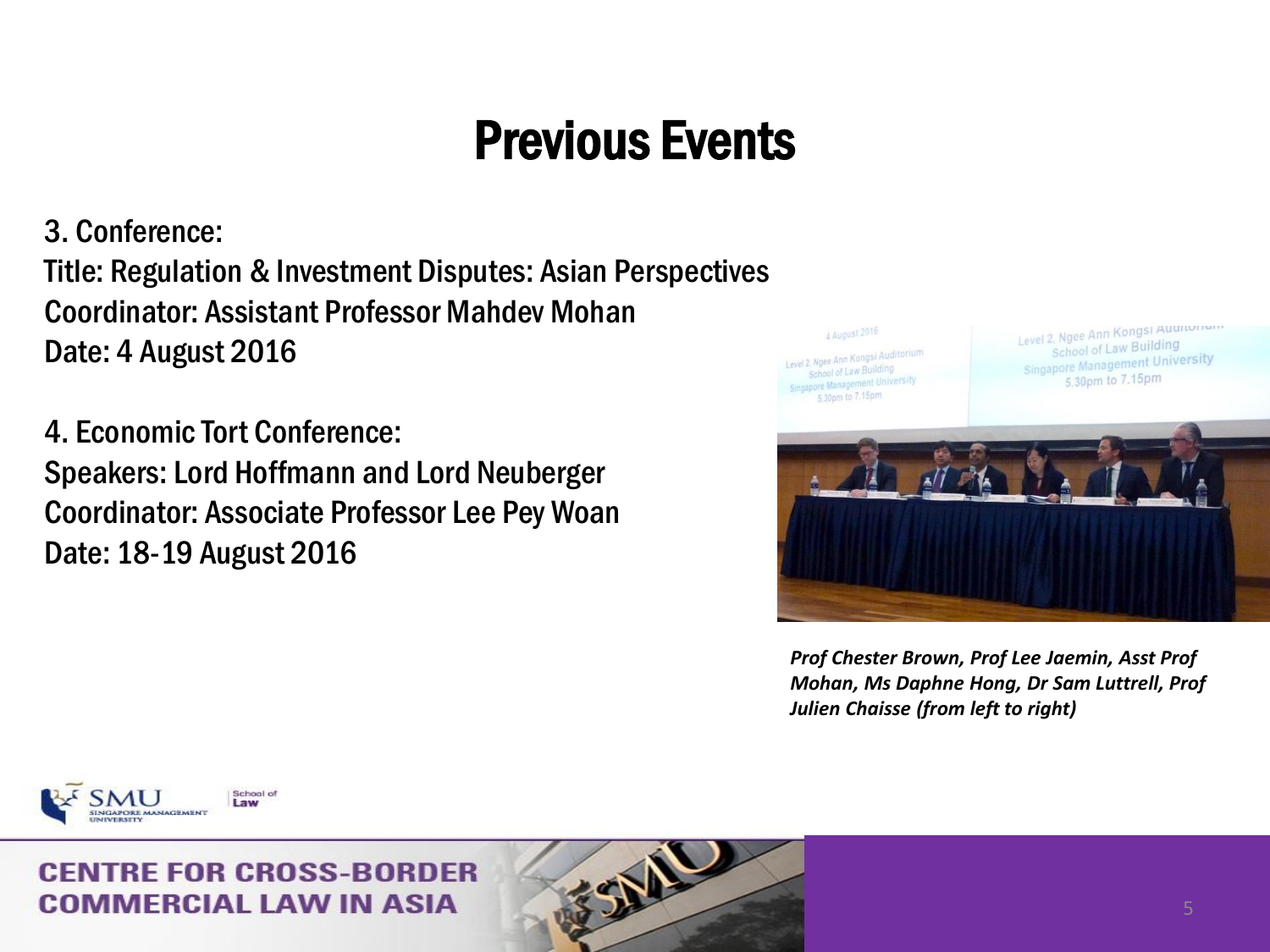5. Seminar Title: Constructive Trusts and Proprietary Estoppel: Conceptual and Practical **Distinctions** Speaker: Dr Ying Liew (UCL) Date: 5 September 2016

6. Lecture: Title: Singapore Mediation Lecture Speaker: Colin Rule Sponsor: Harry Elias and the Singapore Mediation Centre Date: 12 October 2016

7. Lecture: Title: Jones Day Professorship of Commercial Law Lecture Speakers: Professor Chris Reed (QMUL) Co-organizer: Jones Day, Singapore Date: 10 November 2016

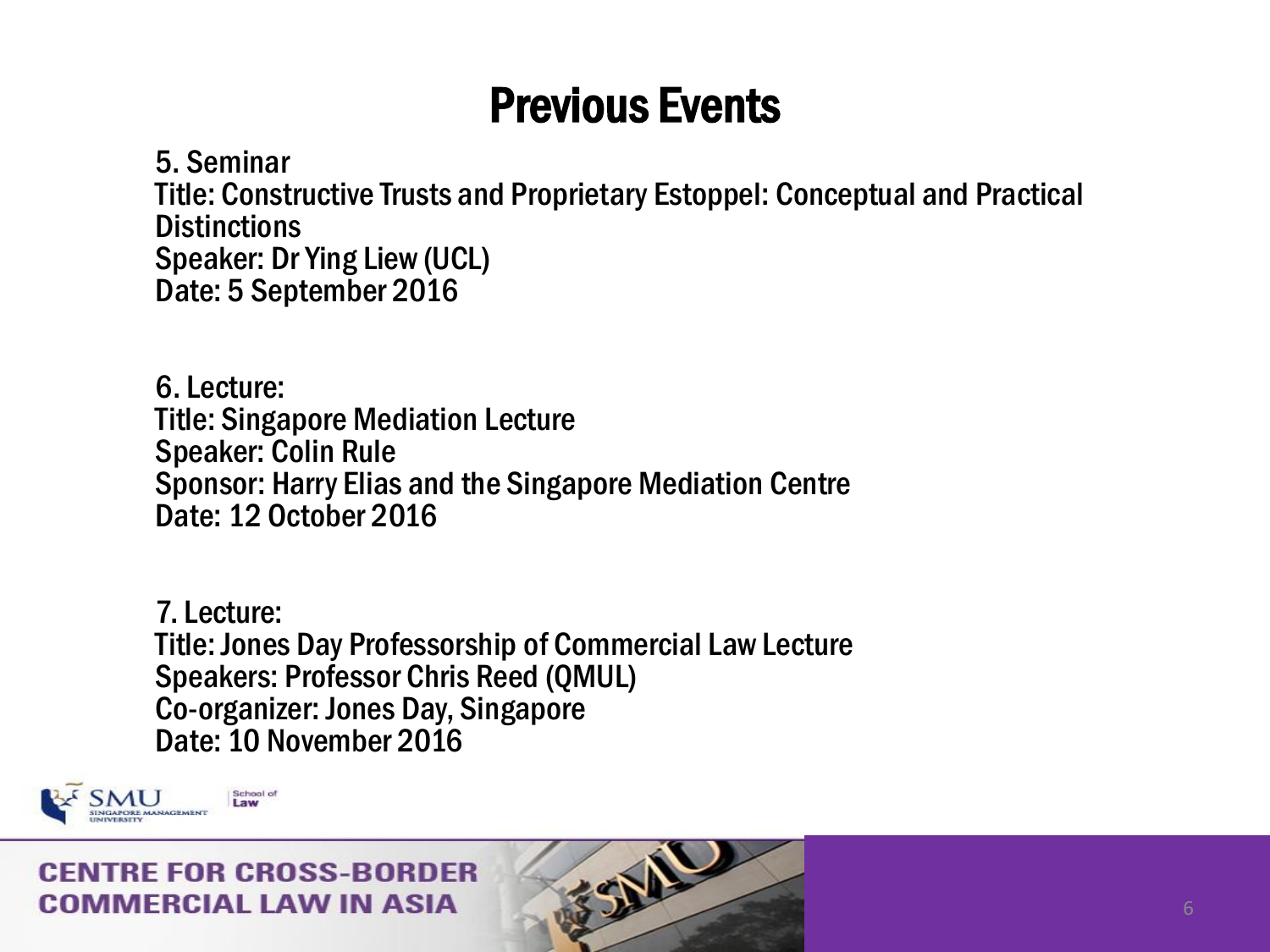8. Lecture: Title: Herbert-Smith Freehills-SMU Arbitration Lecture Co-organizer: Herbert-Smith Freehills, Dorcas Quek Speakers: CJ Menon & Alistair Henderson Date: 24 November 2016

9. Conference: Title: Financial Regulation in Asia Organizers: WY Wan Partner: Univ. of Melbourne Date: 7 December 2016

10. Conference: Title: Towards an Asian Legal Order: Conversations on Convergence Organizers: Maartje de Visser & Gary Low Partner: City Univ. of HK Date: 8-9 December 2016



*Alistair Henderson and Sundaresh Menon CJ* 



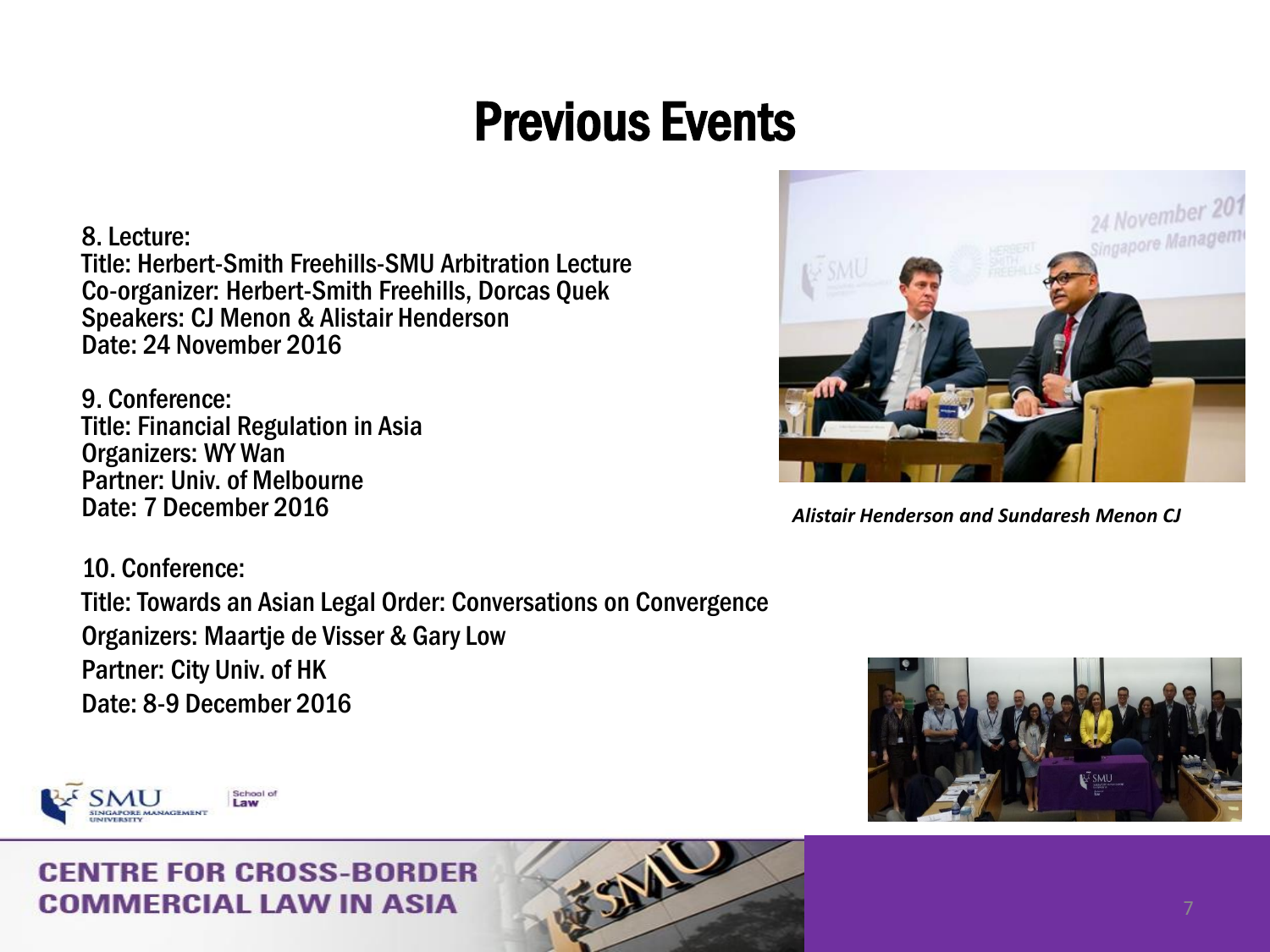1. Mentorship Programme by Journal Editors Faculty Seminar by Associate Prof Andrew Higgins (Oxford) Coordinator: Assistant Prof Dorcas Quek Date: 7 April 2017

2. Lecture: Dentons Rodyk Dialogue Speaker: Maximilian Bittner Title:The Future of E-Commerce Partner: : Dentons Rodyk Date: 11 April 2017

3. Lecture: Speaker: Prof Yeo Tiong Min, SC Yong Pung How Professor of Law Lecture Date: 18-19 May

**NUMBER MANAGEMENT** 

### RE FOR CROSS-RORDER IMFRCIAL LAW IN ASIA



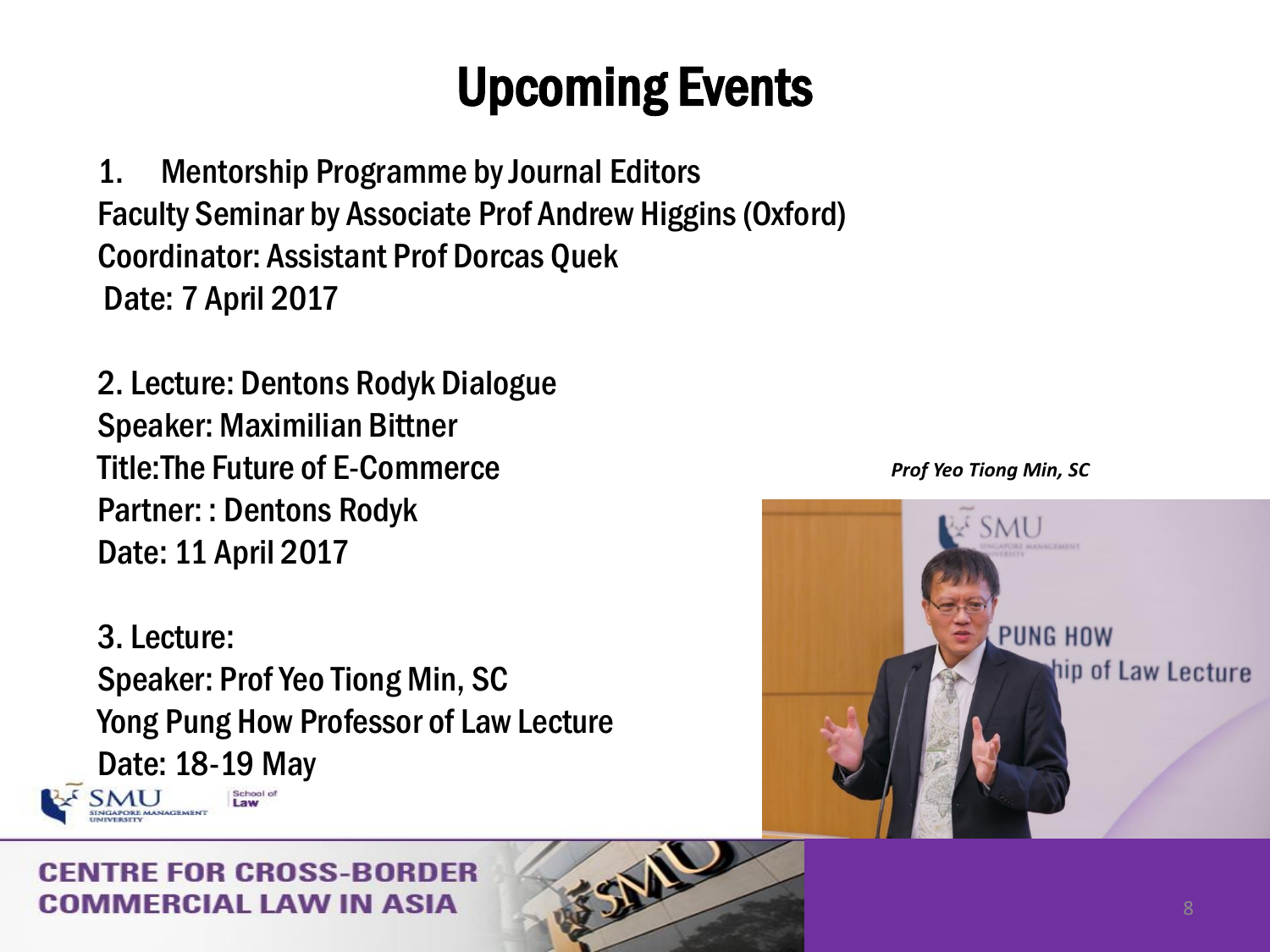4. Conference: Trust Law Partners: Singapore Academy of Law and University of York Coordinators: Kelvin Low, Tang Hang Wu, Richard Nolan and Yip Man. Date: 20-21 July 2017

5. Conference:

Title: SMU-NUS-Berkeley Comparative Corporate Governance Conferences Location: University of California, Berkeley in February 2017 and SMU in January 2018 Organizer: Wan Wai Yee Partner: University of California, Berkeley

6. Lecture: Title: Jones Day Professorship of Commercial Law Lecture Speaker: Gerry McCormack Co-organizer: Jones Day, Singapore Date: 30 August 2017



*Dr Tang Hang Wu, Assistant Prof Eliza Mik, Prof James Penner (from left to right)*

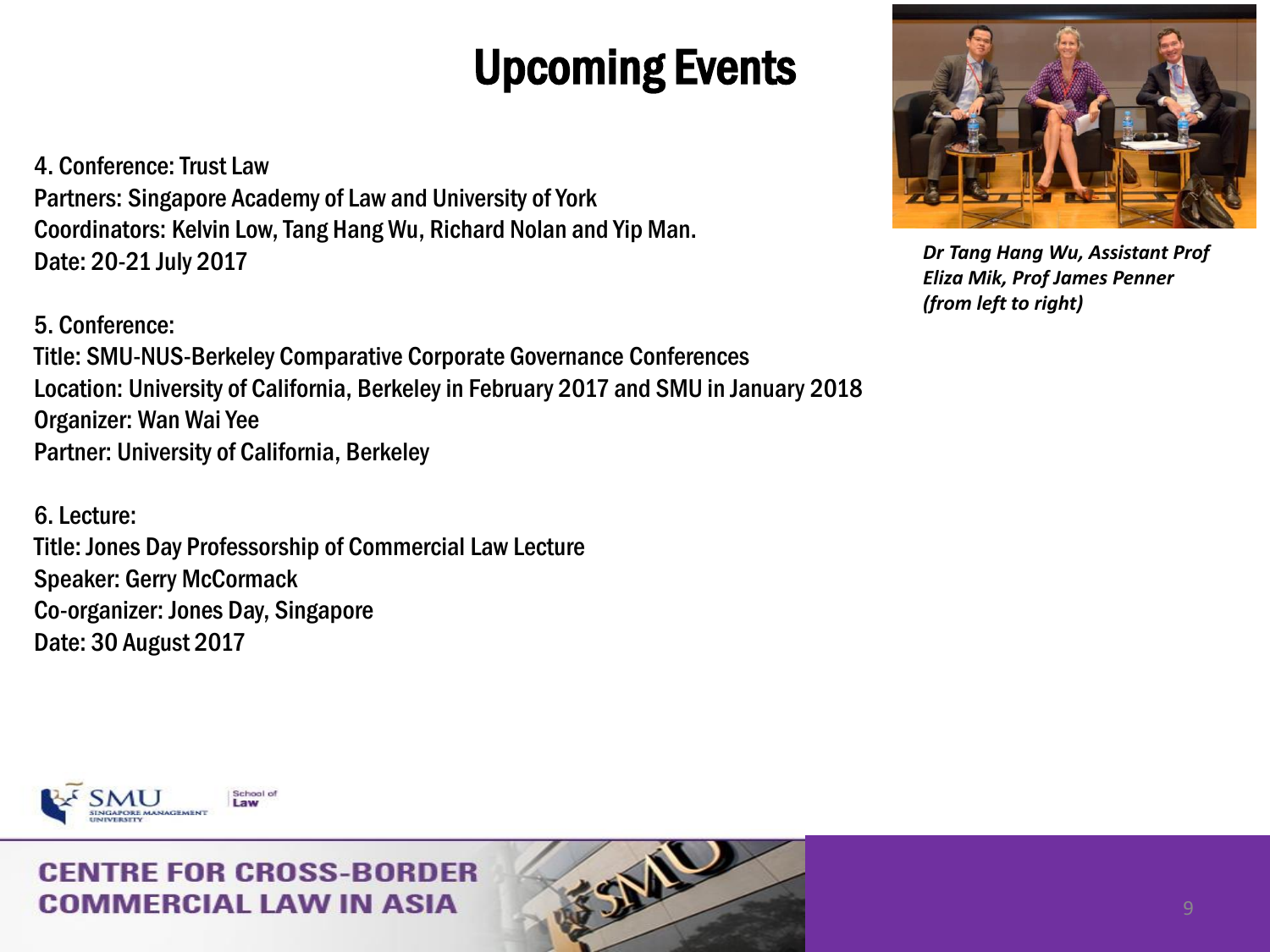经业

7. Lecture: Title: Singapore Mediation Lecture Partner: Harry Elias Date: Sept/Oct 2017

8. Lecture: Conference Title: Future of the Law: The Internet of Things Organizer: Eliza Mik Date: 26-27 October 2017

9. Lecture: Title: Herbert-Smith Freehills-SMU Arbitration Lecture Co-organizer: HSF Date: November 2017

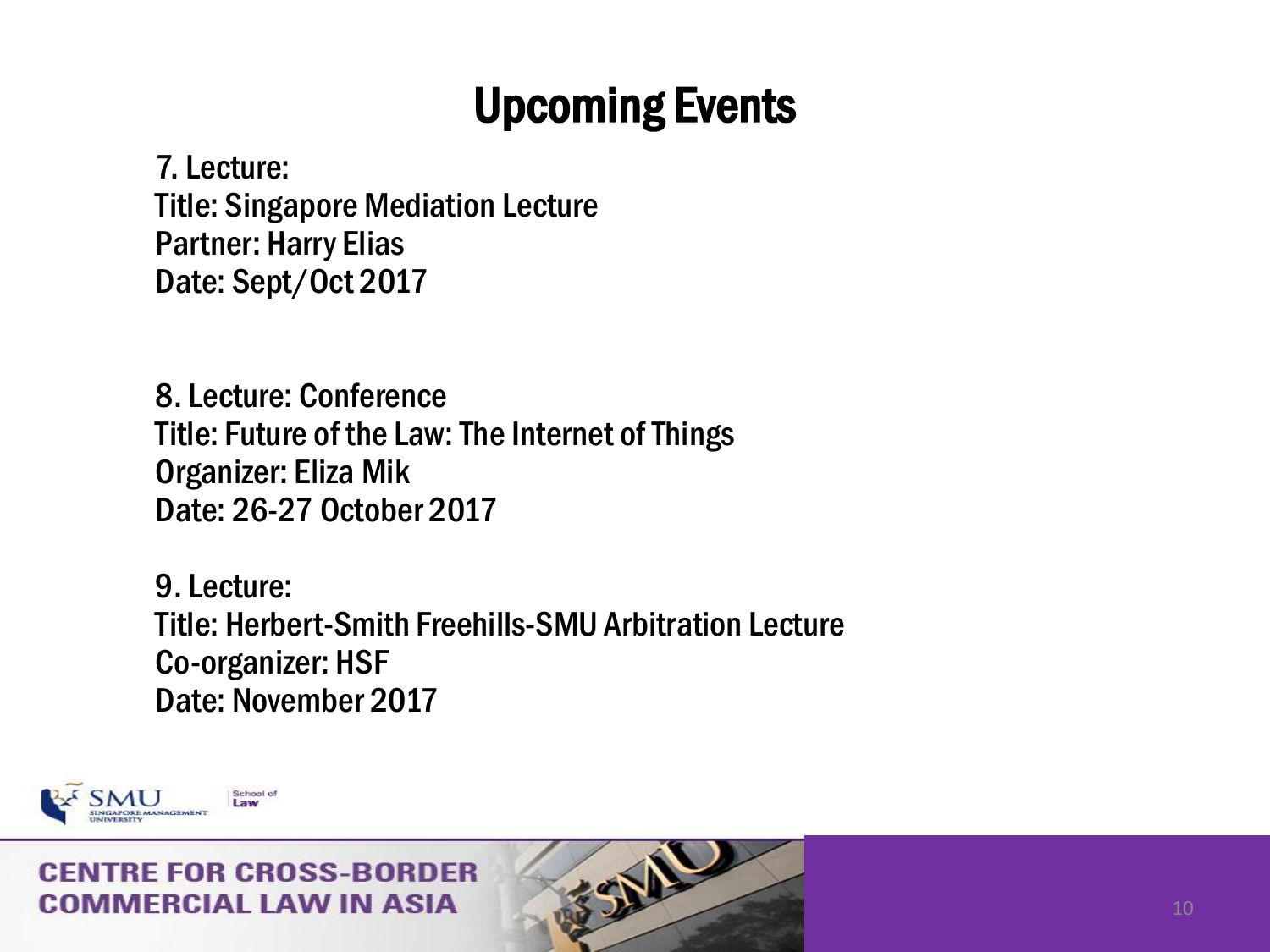10. ASEAN Economic Community & Global Trade Governance: Legal and Business Implications Organizer: Pasha Hsieh Date: 7 & 8 Dec 2017

11. Mentorship Programme by Journal Editors Faculty Seminar by Prof. Martin Dixon (Cambridge) Date: TBD 2017

12. Conference: Title: Expanding Resolution Methodologies Date: TBD 2017

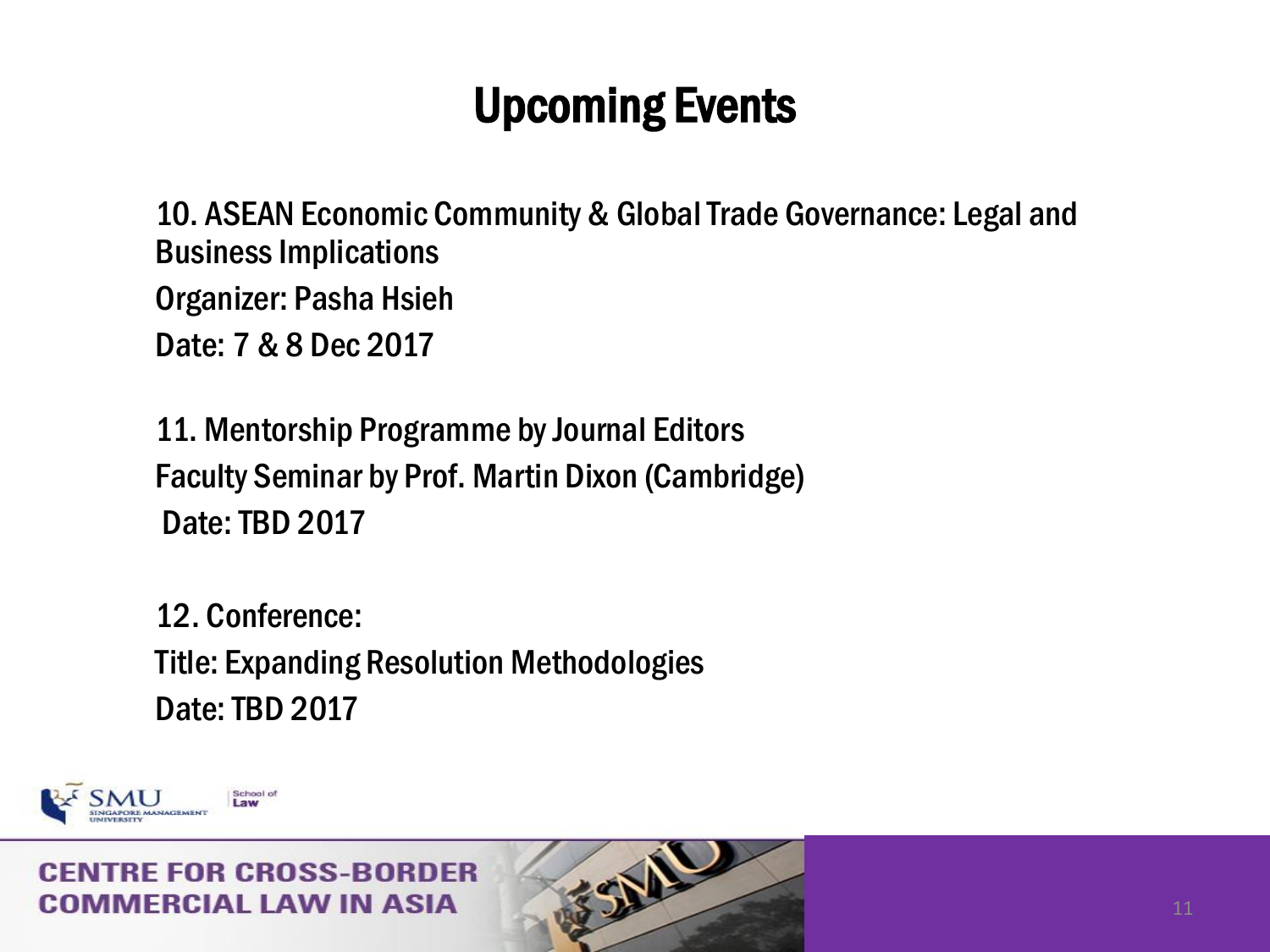CEBCLA's Working Papers:

TM Yeo, "Common Law Developments Relating to Foreign Judgments" (Working Paper of Yong Pung How Professorship of Law Lecture, 18 May 2016, available at https://law.smu.edu.sg/sites/law.smu.edu.sg/files/law/Paper2016\_YPH.pdf).

经业

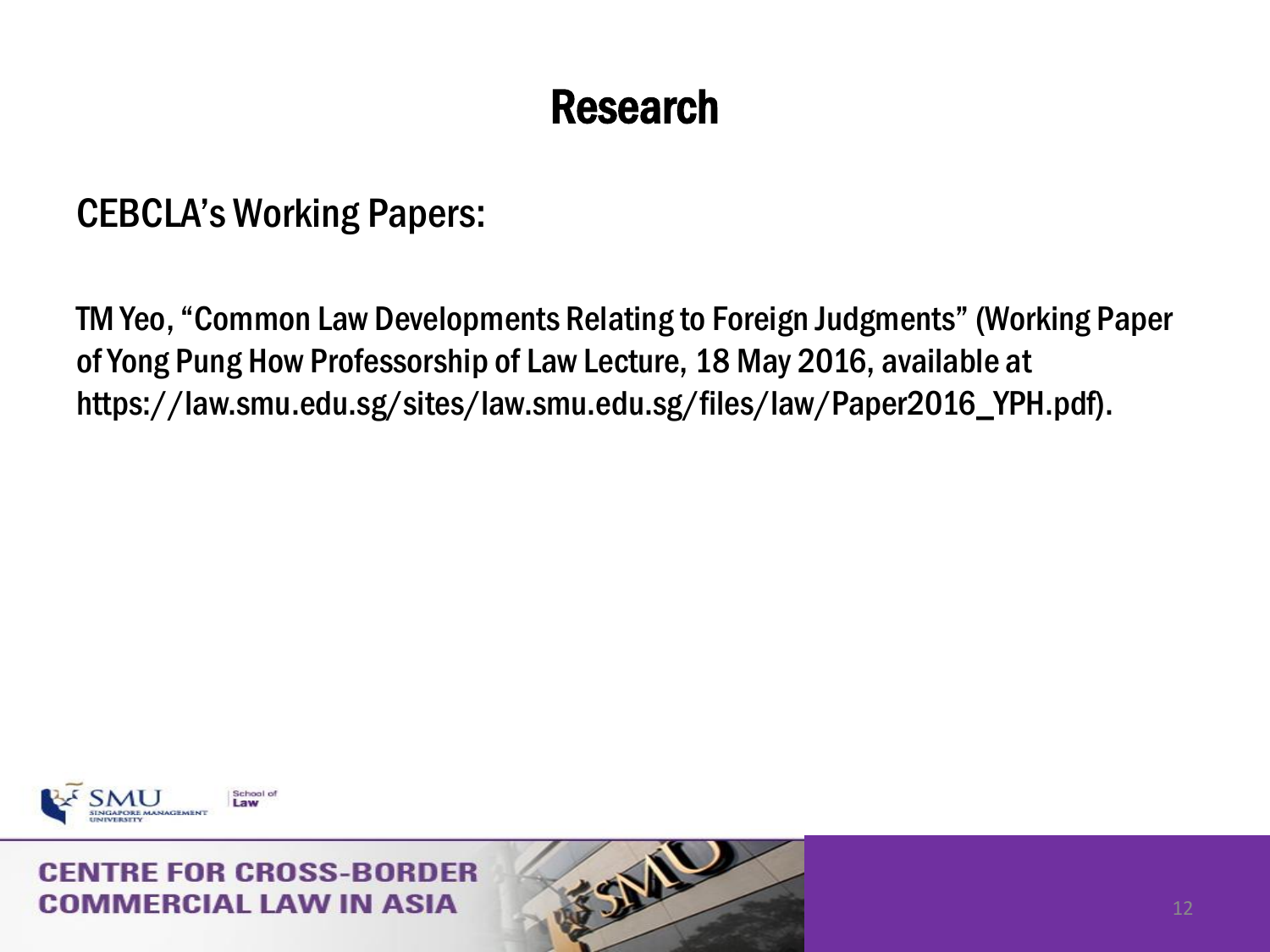### Journal Articles:

WY Wan, "Cross-Border Public Offering of Securities in Fostering an Integrated ASEAN Securities Market: The Experiences of Singapore, Malaysia and Thailand", (2017, forthcoming) Capital Markets Law Journal.

WY Wan "The Illegality Defence in Corporate Law Claims Against Directors and Officers", (2016) 46 Hong Kong Law Journal 225.

M Mohan, "Asian Perspectives on Investments and Arbitration: An Evolving Marcottage", (2015-2016) Yearbook of International Investment Law & Policy 234-251 (Oxford).

M Mohan "A Vanishing Silhouette': Acts of State Doctrine(s) & Interim Relief in Singapore", Journal of East Asia & International Law, 9(1):234-251, 2016.

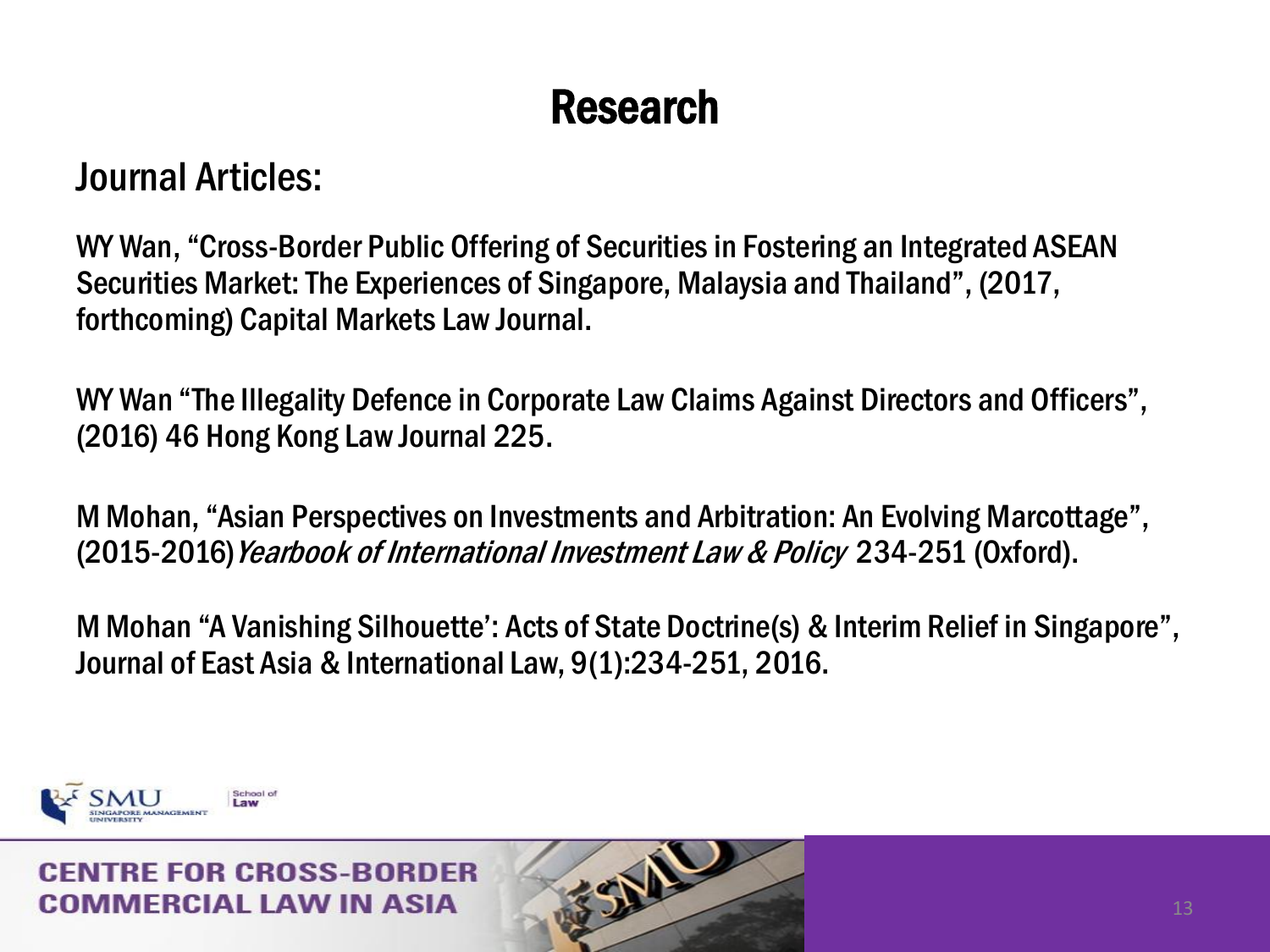### Journal Articles:

C Watters, "Singapore M&A Code Amended to Clarify Provisions and Establish an Auction System," 37 Company Lawyer 327 (2016).

C Watters & C Weng, "Does the Housing Market and Absence of Consumer Bankruptcy Protection Make Interpretation (III) of the Chinese Marriage Law Beneficial to Women, Not Men?" 3 Prop. L.J. 101 (2016).

Shen W & C Watters, "Do All Roads Lead to China? Chinese Commercial Law Scholarship in the Past Decade (Part 1)" 16(2) The China Review 165 (June 2016).

Shen W & C Watters "Do All Roads Lead to China? Chinese Commercial Law Scholarship in the Past Decade (Part 2)" The China Review (October 2016).



#### RE ENR CRASS-RARDER MMERCIAL LAW IN ASIA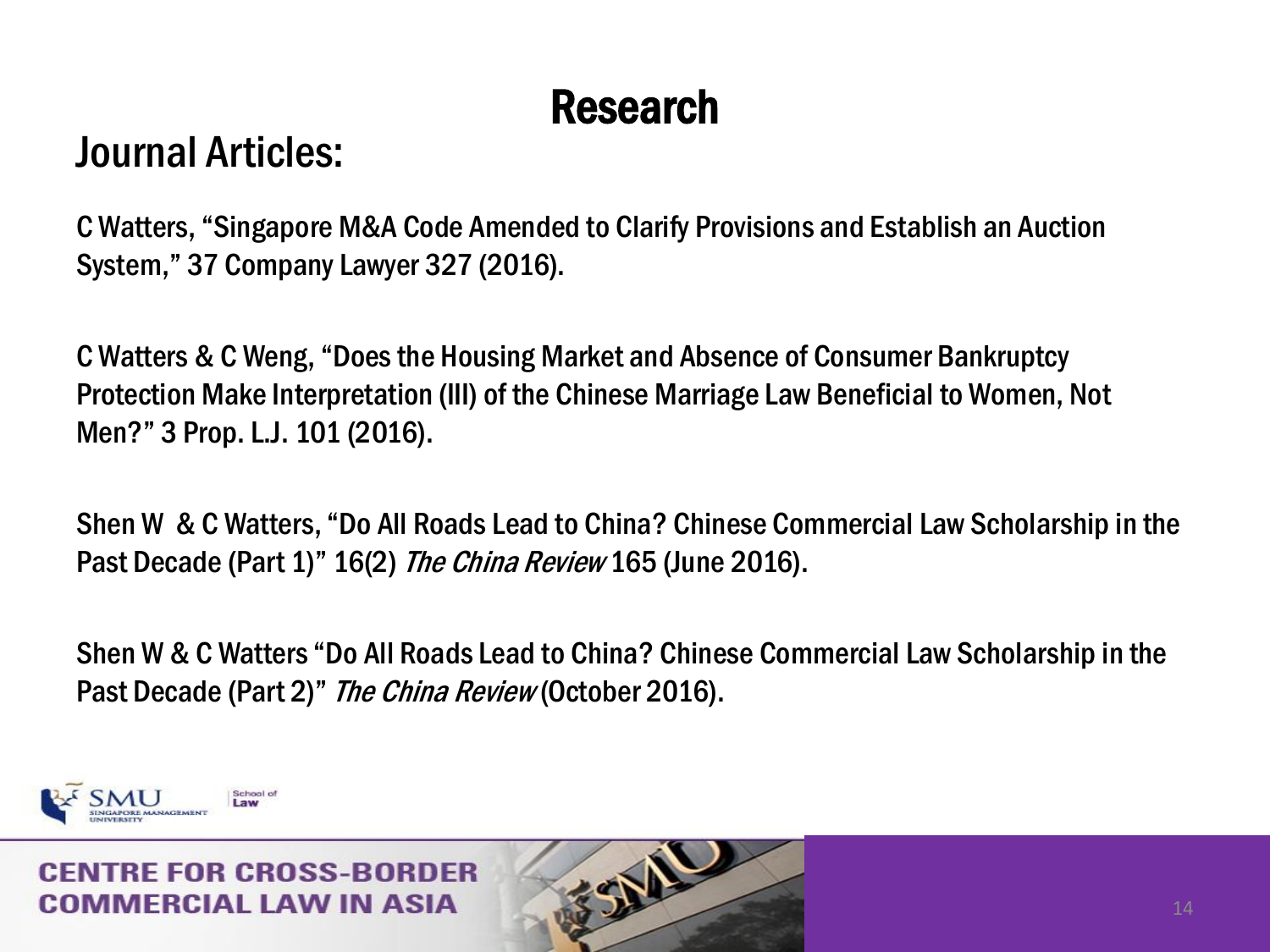### Articles:

P Hsieh 'Reassessing the Trade-Development Nexus in International Economic Law: The Paradigm Shift in Asia-Pacific Regionalism,' 37 Northwestern Journal of International Law and Business(forthcoming 2017).

### Book Reviews:

M Mohan, "Opposing the Rule of Law: How Myanmar's Courts Make Law and Order by Nick Cheesman", Asian Journal of Comparative Law, 2016.

M Mohan, *"Law, Society and Transition in Myanmar* edited by Melissa Crouch & Tim Lindsey": Hart Publishing, Asian Journal of Comparative Law, 2016.



#### RE ENR CRNSS\_RN IMERCIAL LAW IN ASIA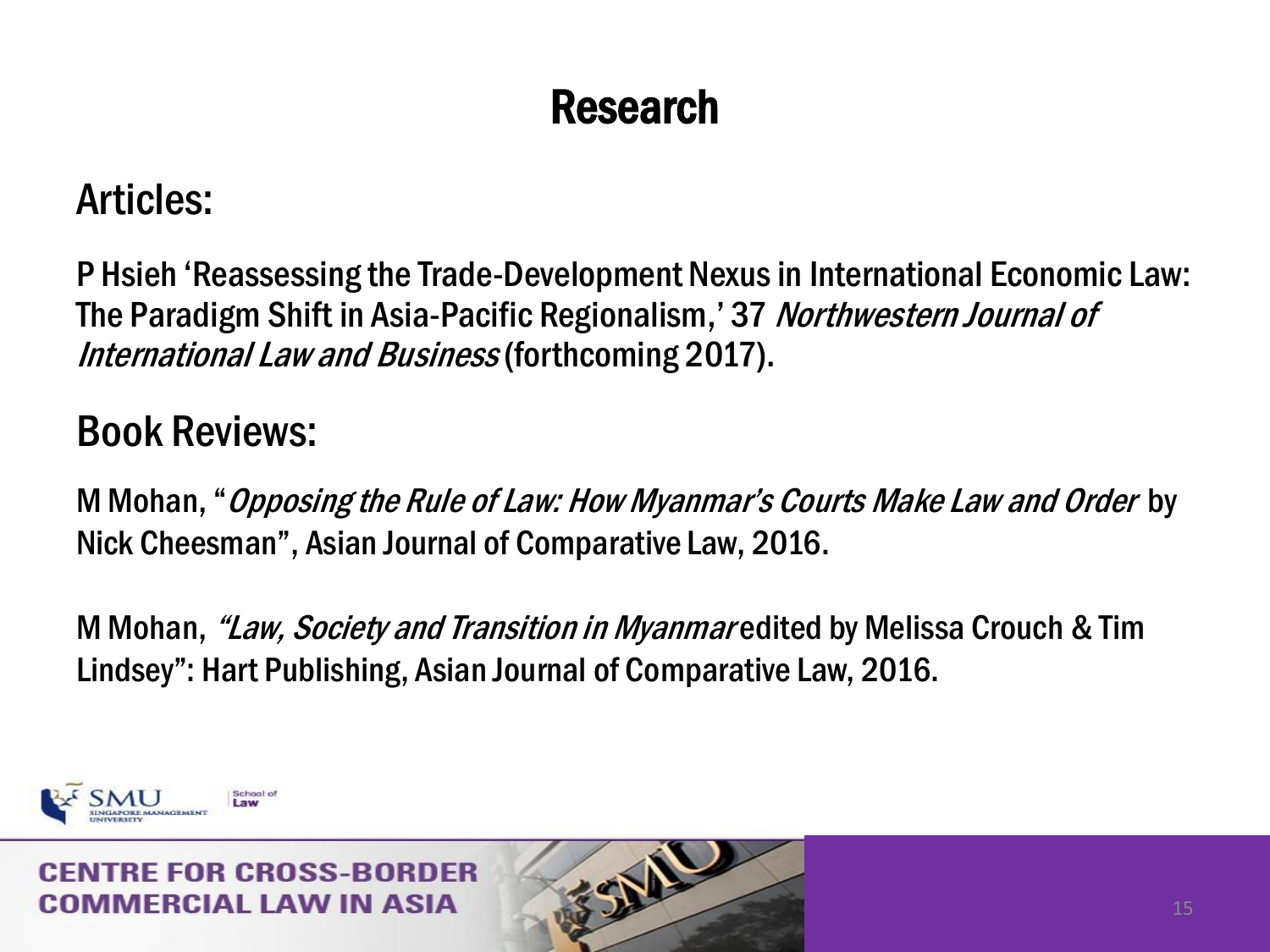Conference Papers:

C Watters, "Bankruptcy Penalty Provisions: Alleviating Risk or Harming Debtors?" Personal Insolvency Conference (Queensland University of Technology, Brisbane Australia 7-9 September 2016).

C Watters, "Cross-Border Insolvency in SE Asia: Procedural Exclusion as a Barrier to Coordination" Corporate Law Teachers' Association Conference, (Gold Coast Australia, 5-7 February 2017).



#### **RE FOR CROSS-BORDER** MMFRCIAI I AW IN ASIA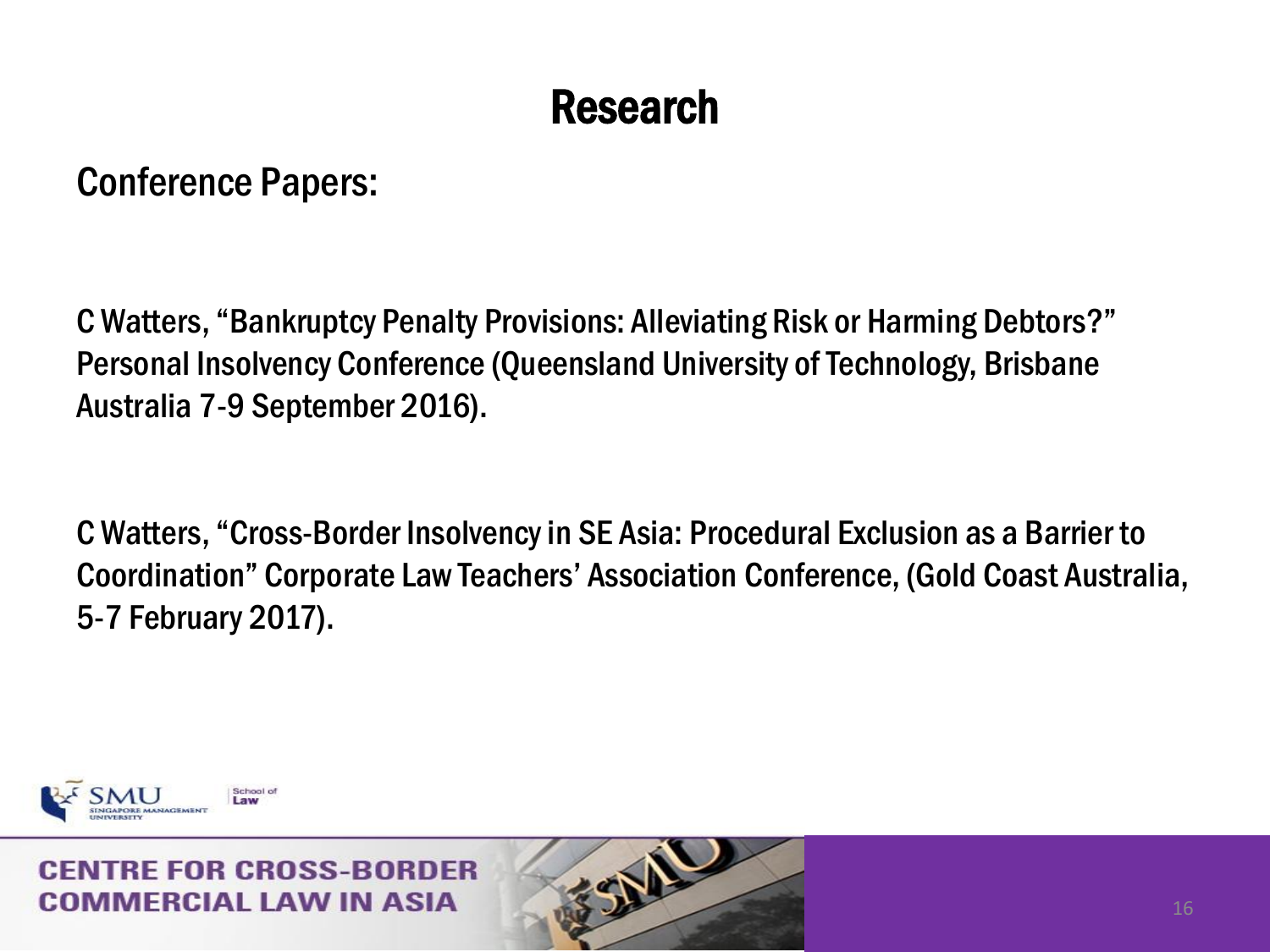### Books/Book Chapters:

Regulation & Investment Disputes: Asian Perspectives, (Mahdev Mohan & Chester Brown eds), (Cambridge, 2017, forthcoming).

HW Tang, "Equity in the Marketplace: Reviewing the Use of Unconscionability to Restrain Calls on Performance Bonds" in *Equity, Trusts and Commerce*, (P. Davies and J. Penner, eds), (Hart, 2017 forthcoming.

HW Tang, "Derivative Actions on Behalf of the Trust*: Beddoe Orders for Beneficiaries*" in *Trusts* and Wealth Management in the Twenty First Century, (R. Nolan, K. Low and H.W. Tang, eds), (Cambridge, 2017).

Trusts and Wealth Management in the Twenty First Century, (R. Nolan, K. Low and H.W. Tang, eds), (Cambridge, 2017).